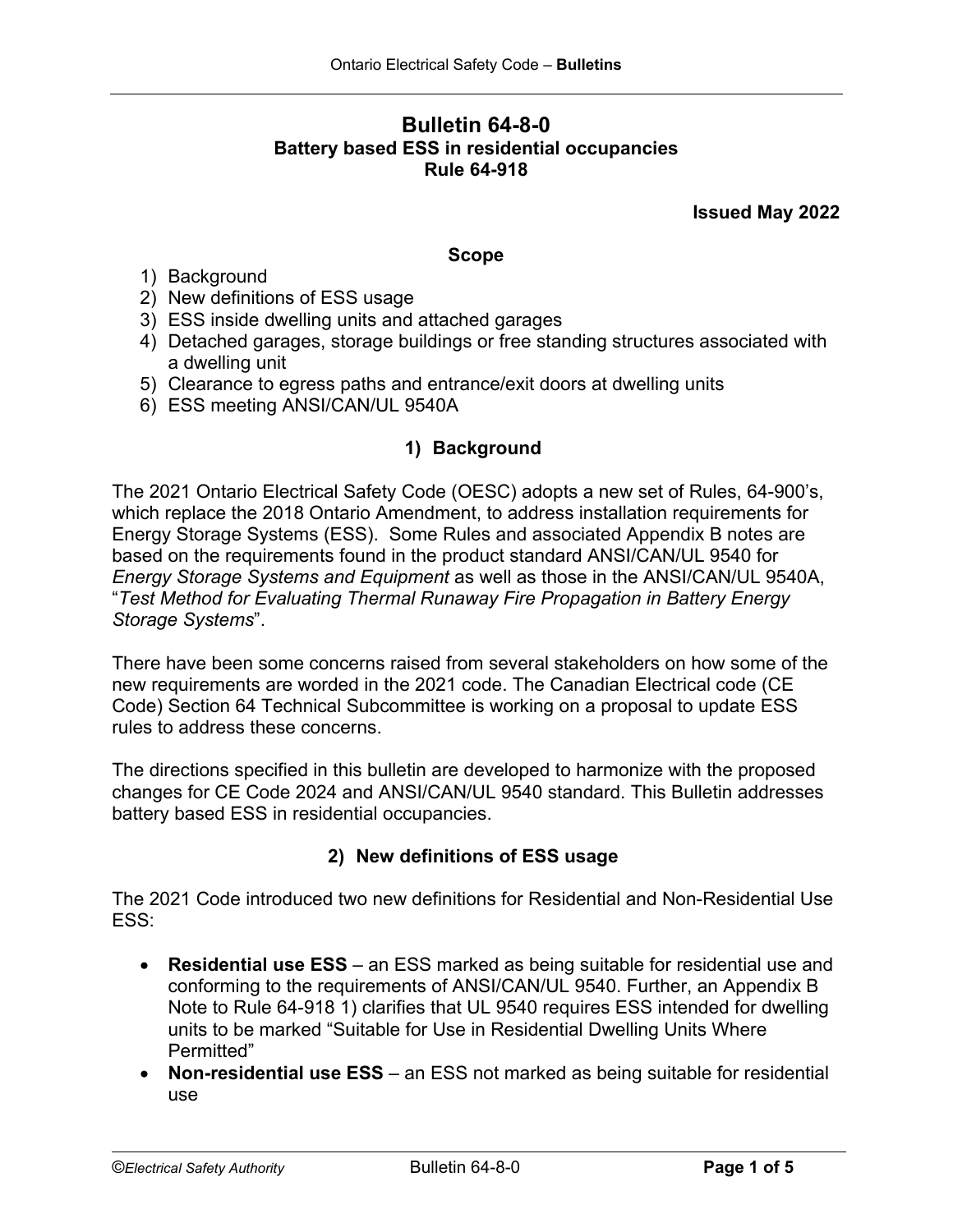The newly introduced definitions do not fully align with the relevant product standards and as such, create some restrictions on installations of ESS that are not intended by the product standards.

The scope of 64-900 series of Rules is applicable only to self-contained (approved to ANSI/CAN/UL 9540) or field assembled (systems <= 1 kWh) ESS making the definitions for residential and non-residential ESS unnecessary.

The Canadian approval standard, ANSI/CAN/UL 9540, permits only ESS designed and marked as "Suitable For Use in Residential Dwelling Units Where Permitted " in the living or habitable areas of a dwelling unit (where permitted by AHJ), and they are required to meet very rigorous testing requirements based on a cell level performance test as specified in ANSI/CAN/UL 9540A standard. ANSI/CAN/UL 9540A is a test method for evaluating thermal runaway fire propagation in battery ESS.

There is nothing in the product standards that prohibits ESS not marked as "Suitable For Use in Residential Dwelling Units Where Permitted " to be installed in other than the living or habitable areas of a dwelling unit. UL 9540 allows certified ESS that meet the regular tests in the standard to be installed in non-living or non-habitable areas of a dwelling unit (e.g. utility closets, attached garages or storage spaces). This is evident in Table E.1 "Residential use ESS" where it is further clarified by showing the capacity limitations and separation requirements of ESS permitted in dwelling units.

# **Direction 1**

Notwithstanding Rule 64-002:

- "Residential use energy storage system" definition Not applicable in Ontario
- "Non-residential use Energy storage system" definition Not applicable in Ontario

### **Rationale 1**

Currently, there are no ESS we are aware of marked "Suitable For Use in Residential Dwelling Units Where Permitted" and "This equipment meets the cell level performance criteria of UL 9540A" available in the Ontario market.

### **3) ESS inside dwelling units and attached garages**

Rule 64-918 2) prohibits installing ESS utilizing batteries below grade including basements of dwelling units.

Additionally, Rule 64-918 4) prohibits ESS with a storage capacity greater than 1kWh or utilizing Li-Ion batteries from being installed in dwelling units, or any living space of a residential occupancy including clothes closets, storage rooms, bathrooms, stairways, or in any similar undesirable places.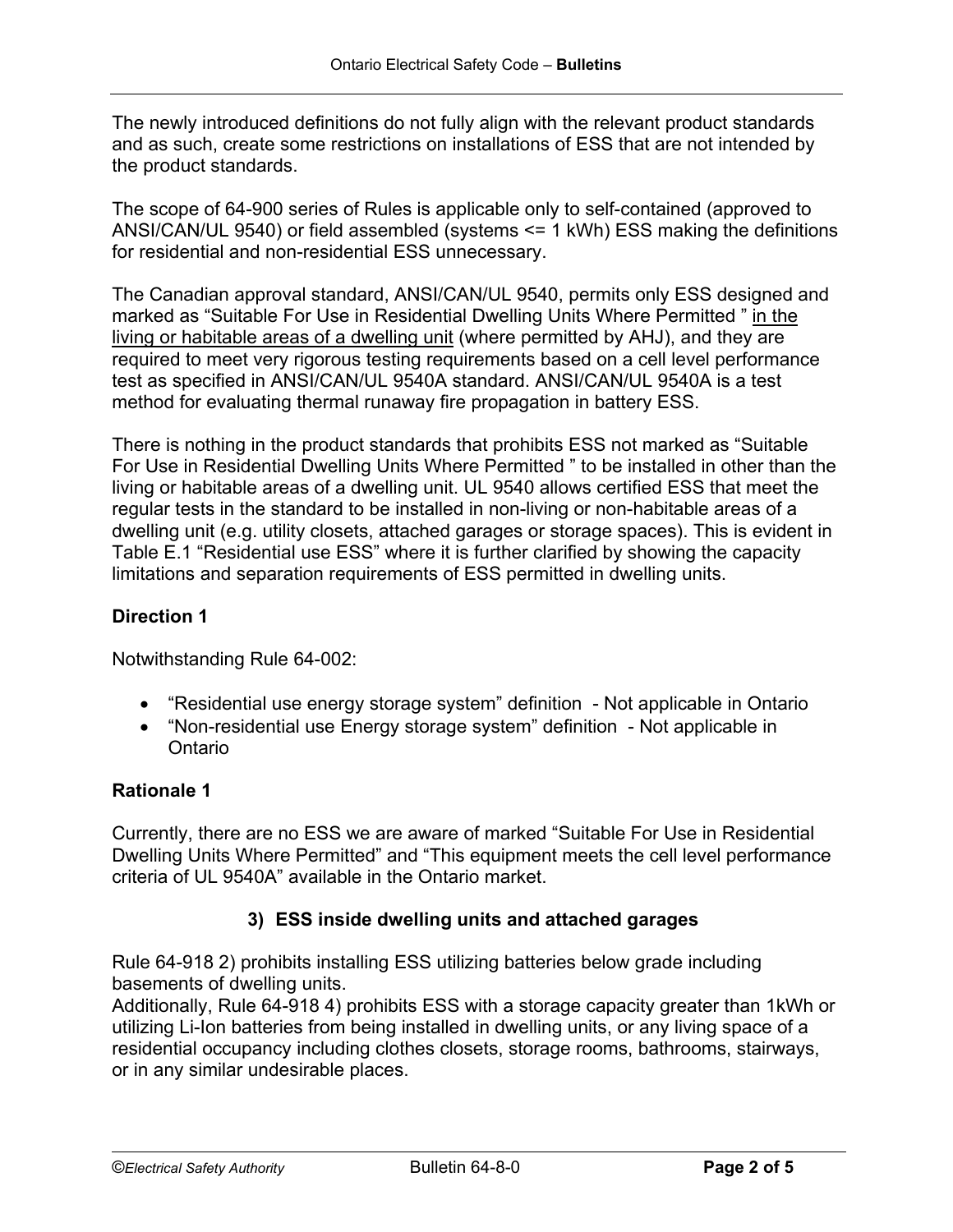These Rules as written impose significant restrictions to the installation of ESS within a dwelling.

### **Direction 2 – ESS in dwelling units**

ESA will consider **a deviation request** from the location and separation requirements specified in Rule 64-918 2) and 4), when ESS are installed in dwelling units and all of the following conditions are met:

- a) ESS are located in a dedicated storage room, utility closet, service room, or similar area that does not open directly into sleeping areas;
- b) The room or area has a fire rating not less than 1 h, deemed to be in compliance with the Ontario Building Code (OBC) by a competent person;
- c) The room or area is equipped with an interconnected smoke alarm or detector;
- d) Individual ESS capacity does not exceed 20 kWh;
- e) Multiple ESS aggregate capacity does not exceed 40 kWh;
- f) ESS are spaced not less than 1 m apart from each other (or as per manufacturer's installation instructions); and
- g) ESS are spaced not less than 1 m from doors and windows.

### **Direction 3 – ESS in attached garages of dwelling units**

In Ontario, Rule 64-918 6) shall apply only to garages that are considered as attached in accordance with OBC requirements. For example, as per OBC Article, 9.10.9.16, a garage is not considered attached if separated from a dwelling unit by a fire separation of not less than 1h, or if it is a separate structure.

Notwithstanding Rule 64-918 6), ESS are permitted to be installed in attached garages of dwelling units provided that a separation of not less than 1 m from doors and windows are achieved as per UL 9540 requirements.

| <b>Installation Location</b>                                           | <b>Energy Storage</b><br>Capacity, kWh |                                             | <b>Separation</b><br><b>For Multiple</b><br>ESS Note a) | <b>Separation From</b><br><b>Windows and</b><br><b>Doors</b> |
|------------------------------------------------------------------------|----------------------------------------|---------------------------------------------|---------------------------------------------------------|--------------------------------------------------------------|
|                                                                        | <b>Individual</b><br><b>ESS</b>        | <b>Total</b><br><b>Aggregate</b><br>Note b) | Distance, m                                             | Distance, m                                                  |
| <b>Dedicated utility</b><br>closet, storage or<br>service room Note c) | 20                                     | 40                                          | и                                                       |                                                              |
| <b>Attached garage</b>                                                 | 20                                     | 40                                          |                                                         |                                                              |

To summarize, for ESS inside a dwelling unit or attached garage: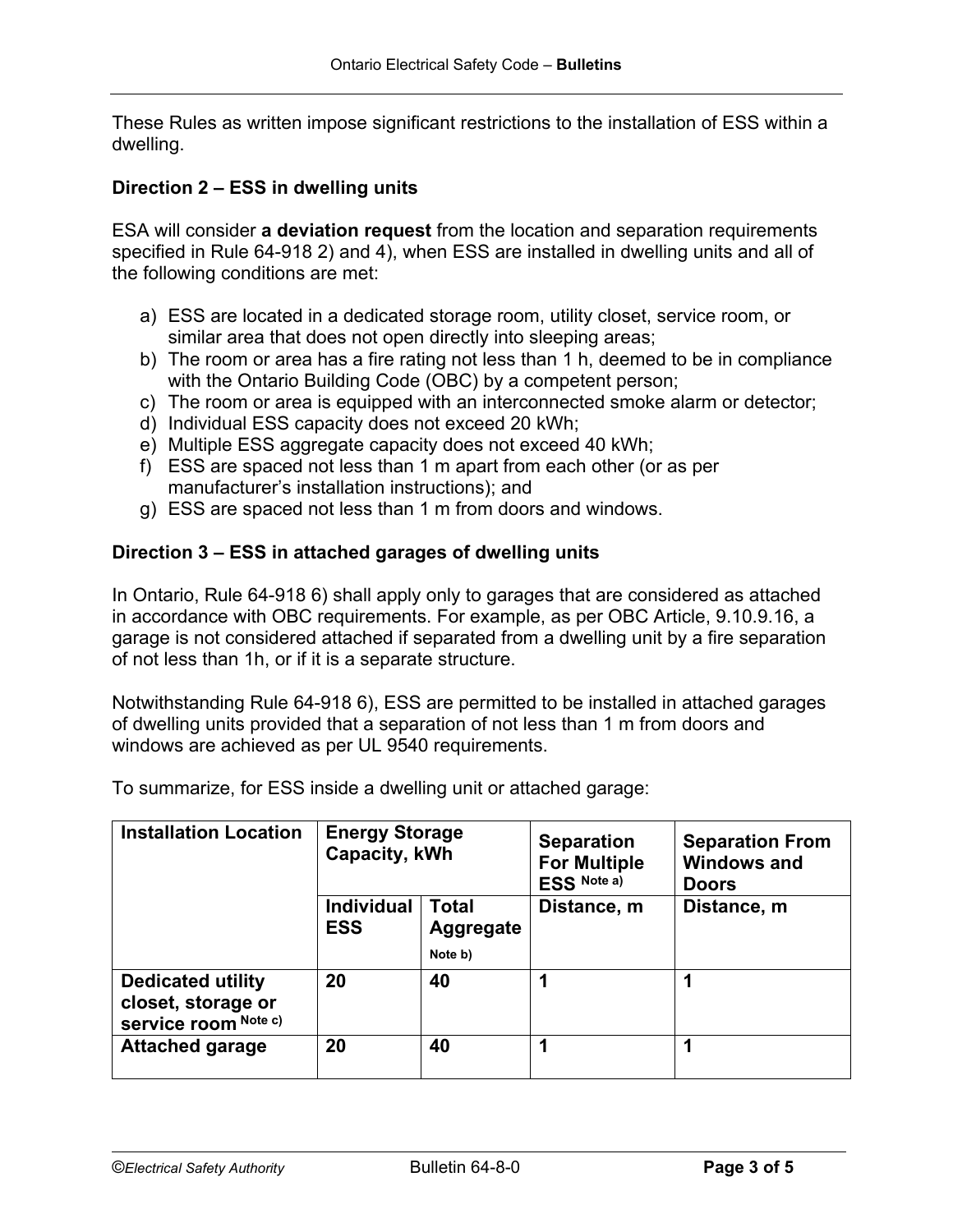#### **Notes:**

- a) ESS to be spaced not less than 1 m apart from each other, or as per manufacturer's installation instructions
- b) An acceptable tolerance of maximum 5% of the total aggregate storage capacity is permitted.
- c) Dedicated utility closet, storage or service room that does not open directly into sleeping areas.

### **Rationale 2 & 3**

These directions align with Table E.1 in the ANSI/CAN/UL 9540 Standard.

### **4) Detached garages, storage buildings or free standing structures associated with a dwelling unit**

Rule 64-918 7) b) permits ESS to be installed in or on a detached garage, storage building, or free standing structure, with spacing and capacity limitations. Subrule 7) b), omits requirements to space ESS at least 1 m apart when there are multiple installed creating a potential safety hazard.

#### **Direction 4**

In addition to the requirements of 64-918 7) b) ESS shall be permitted to be installed in or on detached garages, storage buildings or free standing structures associated with a dwelling unit where spaced not less than 1 m apart from each other (or, as per manufacturer's installation instructions).

To summarize, ESS outside a dwelling unit:

| <b>Installation Location</b>                                                          | <b>Energy Storage</b><br>Capacity, kWh |                                      | <b>Separation from Exposures</b> |                                                                    |
|---------------------------------------------------------------------------------------|----------------------------------------|--------------------------------------|----------------------------------|--------------------------------------------------------------------|
|                                                                                       | <b>Individual</b><br><b>ESS</b>        | <b>Total</b><br>Aggregate<br>Note e) | Distance,<br>m                   | <b>Exposure</b>                                                    |
| <b>Wall mounted, exterior</b>                                                         | 20                                     | 40                                   | Note d)                          | <b>Other ESS</b>                                                   |
|                                                                                       |                                        |                                      | 1                                | Doors, windows,<br>or ventilation<br>opening                       |
| In or on a detached                                                                   | 20                                     | 80                                   | 1 Note d)                        | <b>Other ESS</b>                                                   |
| garage, storage building,<br>or free standing structure<br>associated with a dwelling |                                        |                                      | 1                                | Doors, windows,<br>or ventilation<br>opening                       |
| unit                                                                                  |                                        |                                      | 1                                | From a dwelling<br>unit where the<br>aggregate<br>capacity >40 kWh |